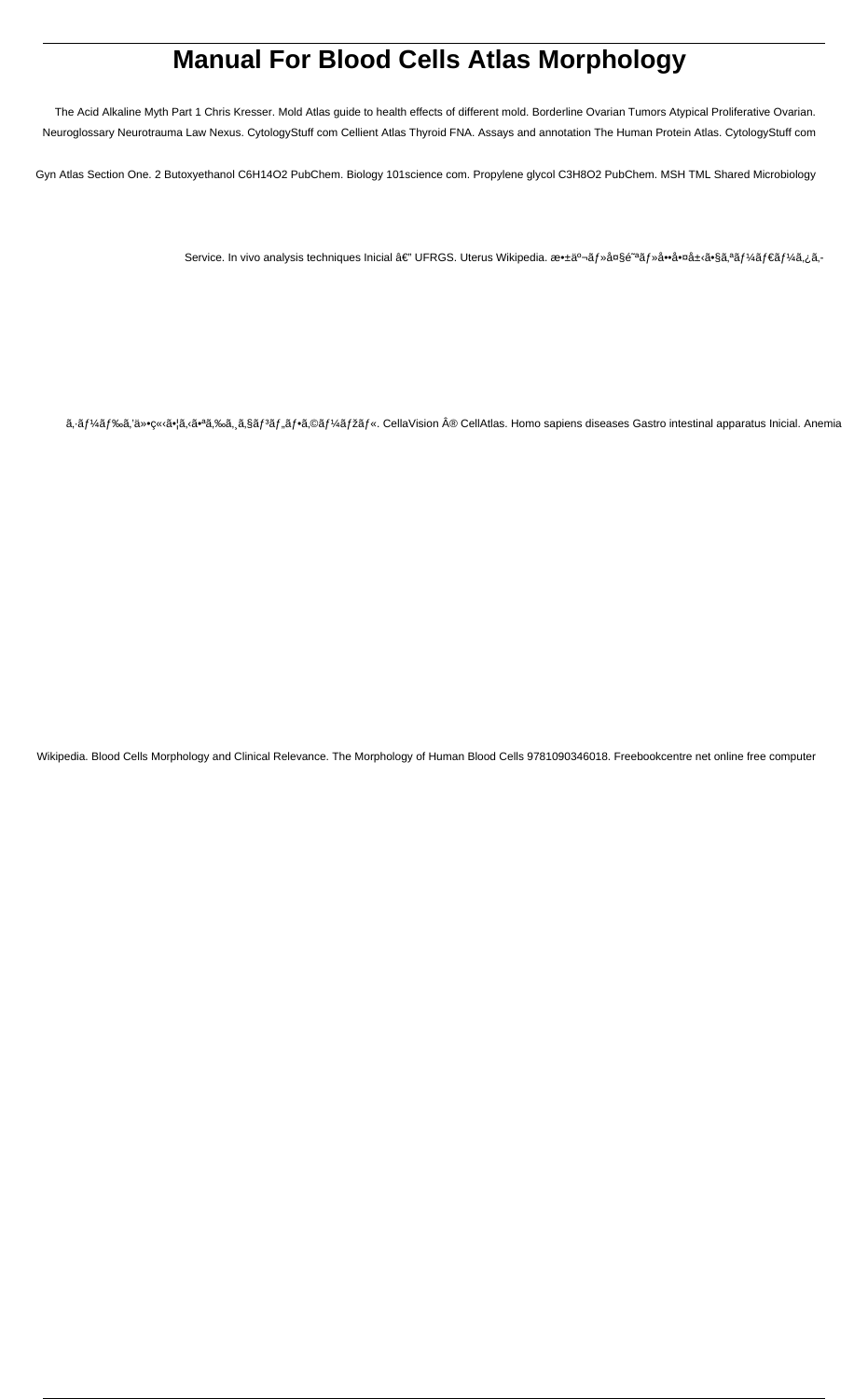## **The Acid Alkaline Myth Part 1 Chris Kresser**

June 21st, 2013 - Many Of You Have Probably Heard Of The †̃alkaline Diet' There Are A Few Different Versions Of The Acid Alkaline Theory Circulating The Internet But The Basic Claim Is That The Foods We Eat Leave Behind An †ashâ€<sup>™</sup> After They Are Metabolized And This Ash Can Be Acid Or Alkaline Alkaline Meaning More Basic On The PH Scale''**MOLD ATLAS GUIDE TO HEALTH EFFECTS OF DIFFERENT MOLD** MAY 11TH, 2018 - MOLD ATLAS OF INDOOR CLINICAL MOLD PATHOGENS ALLERGENS AND OTHER INDOOR PARTICLES MEDICAL HEALTH

EFFECTS OF MOLD FIBERGLASS MITE FECALS MITE ALLERGENS ANIMAL A GUIDE TO THE HEALTH EFFECTS OF DIFFERENT GENERA SPECIES

OF INDOOR MOLD CONTAMINANTS HERE IS AN ATLAS OF COMMON INDOOR CLINICAL MOLD SPECIES PATHOGENS ALLERGENS PARTICLES' '**borderline ovarian tumors atypical proliferative ovarian**

may 7th, 2018 - giuliana trucco md professor of pathology university of pittsburgh school of medicine magee womens hospital pittsburgh pennsylvania usa'

#### '**Neuroglossary Neurotrauma Law Nexus**

May 11th, 2018 - We Have Compiled The Definitions Of Over 500 Different Terms Used In Brain And Spinal Cord Injury Treatment And Rehabilitation Understanding The Terms Used In The First Step In Becoming An Effective Part Of The Treatment Team''**CytologyStuff com Cellient**

#### **Atlas Thyroid FNA**

May 10th, 2018 - Thyroid FNA INTRODUCTION Andrew H Fischer M D Note The cell block images presented here were generated using a manual method during development of the automated instrument'

# '**assays and annotation the human protein atlas**

may 10th, 2018 - the human protein atlas displays high resolution multicolor images of proteins labeled with immunofluorescence at the single cell level this provides spatial information on protein expression patterns to define the subcellular localization to cellular organelles and structures''**CYTOLOGYSTUFF**

# **COM GYN ATLAS SECTION ONE**

MAY 9TH, 2018 - GYN ATLAS SECTION 1 ACKNOWLEDGEMENTS SUZANNE M WERNEKE BA CT ASCP I WOULD LIKE TO THANK KURT DOUGLASS CT ASCP FOR HIS INITIAL EFFORTS TO BRING THIS PROJECT TO COMPLETION AND FOR THE ORIGINAL VERSION OF THE THINPREP MORPHOLOGY REFERENCE MANUAL WHICH IS STILL IN USE TODAY'

## '**2 Butoxyethanol C6H14O2 PubChem**

May 11th, 2018 - 2 Butoxyethanol is used in food processing as a processing aid sanitizer solvent etc 2 Butoxyethanol is an organic solvent with the formula C6H14O2'

# '**Biology 101science Com**

May 6th, 2018 - Learn More About Biology Paramecium Chemistry Electronics Microscopy Microscope Amateur Radio Photography Radio Astronomy Science Home Learning And Much More Www 101science Com'

# '**Propylene glycol C3H8O2 PubChem**

May 10th, 2018 - Propylene glycol 1 2 propanediol is an organic compound a diol alcohol usually a tasteless odorless and colorless clear oily liquid that is hygroscopic and miscible with water acetone and chloroform''**MSH TML Shared Microbiology Service**

May 9th, 2018 - MYCOLOGY MANUAL TABLE OF CONTENTS LAB Colonial Morphology Surface Pigment On Non Blood Containing Gt 2 Growth OR 1

#### Growth And Predominant And If Pus Cells'

## 'in vivo analysis techniques inicial â€" ufrgs

may 9th, 2018 - imaging of inner structures nowadays there is a request for noninvasive techniques in diagnostics and hence invasive ones are restricted to presurgical examinations and interventional radiology'

#### '**uterus wikipedia**

may 9th, 2018 - the uterus from latin uterus plural uteri or womb is a major female hormone responsive secondary sex organ of the reproductive system in humans and most other mammals in the human the lower end of the uterus the cervix opens into the vagina while the upper end the fundus is connected to the fallopian tubes'

'敱京・大é<sup>~a</sup>・啕啤屋ã•§ã,ªãƒ¼ãƒ€ãƒ¼ã,¿ã,ã,∙ãf¼ãf‰ã,'仕立㕦ã,‹ã•ªã,‰ã, ã,§ãf<sup>3</sup>ãf"ãf•ã,©ãf¼ãfžãf« may 9th, 2018 - レリã,¿ãƒ«è¡£è£ 店ã•§